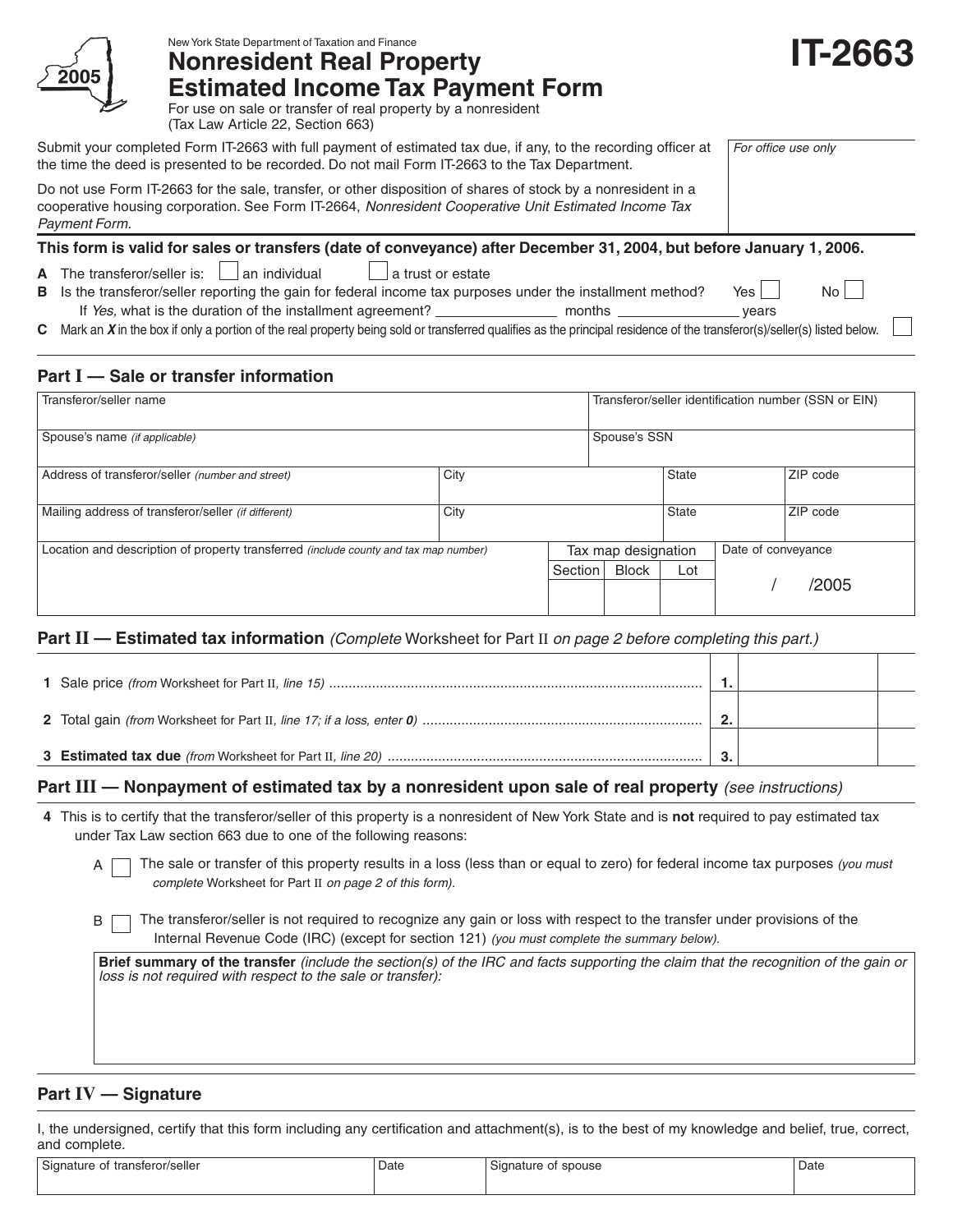## **Worksheet for Part II**

Use this worksheet to compute your gain or loss on the sale or transfer of the real property. The gain or loss is computed in the same manner as for federal income tax purposes. For more information, see federal Publication 523, Selling Your Home;

Publication 544, Sales and Other Dispositions of Assets; and Publication 551, Basis of Assets. These publications are available on the Internal Revenue Service's Web site at www.irs.gov.

#### **Computation of cost or other basis**

| Increases to basis: |     |  |     |  |
|---------------------|-----|--|-----|--|
|                     | 6.  |  |     |  |
|                     |     |  |     |  |
| 8 Other (explain)   | 8   |  |     |  |
|                     |     |  |     |  |
|                     |     |  |     |  |
| Decreases to basis: |     |  |     |  |
|                     |     |  |     |  |
| 12 Other (explain)  | 12. |  |     |  |
|                     |     |  | 13. |  |
|                     |     |  |     |  |
|                     |     |  |     |  |

#### **Gain or loss**

|                                                                                                                          | 15.        |  |
|--------------------------------------------------------------------------------------------------------------------------|------------|--|
|                                                                                                                          | <b>16.</b> |  |
| 17 Total gain or (loss) (Subtract line 16 from line 15. If the amount is a gain (greater than zero), enter here, on the  |            |  |
| front page, Part II, line 2, and continue with line 18. If the amount on line 17 is a loss (less than or equal to zero), |            |  |
|                                                                                                                          | 17.        |  |
|                                                                                                                          |            |  |

#### **Estimated tax due**

| 18 Enter the gain from line 17 (if only a portion of the gain from line 17 is subject to tax, see instructions below) | 18. |  |
|-----------------------------------------------------------------------------------------------------------------------|-----|--|
|                                                                                                                       | 19. |  |
| 20 Estimated tax due (Multiply line 18 by line 19; enter here and on the front page, Part II, line 3. Complete        |     |  |
| Form IT-2663-V, Nonresident Estimated Income Tax Payment Voucher, on page 3. )                                        | 20. |  |
|                                                                                                                       |     |  |

#### **Specific instructions for Worksheet for Part II**

**Note:** See Form IT-2663-I, Instructions for Form IT-2663, for complete instructions.

**Line 18 —** Enter the gain from line 17 that will be reported on your federal income tax return for 2005. If two or more persons sell or transfer the real property, you may allocate the total gain on the property among the transferors/sellers in the same manner as the gain is allocated for federal income tax purposes. Attach a statement to Form IT-2663 showing the name, address, and share of the gain from the sale or transfer for each transferor/seller. If the gain is being reported as an installment sale, enter the amount of gain that you (and your spouse) will be reporting on your 2005 federal income tax return. If only a portion of the property qualifies as your principal residence, enter the portion of gain allocated to the portion of the property that did **not** qualify as your principal residence and will be reported on your federal income tax return for 2005. Attach a statement to Form IT-2663 showing how you

computed the allocation. If only a portion of the property is located inside New York State, enter the portion of the gain allocated to the property located inside New York State. Attach a statement to Form IT-2663 showing how you computed the allocation. A nonresident estate or trust must enter the amount of the gain, without regard to any distributions, from line 17.

**Line 19 —** When computing tax due on the gain from the transfer or sale of the real property, you must use the tax rate equal to the highest rate of tax for the tax year as set forth in the Tax Law section 601. For tax year 2005 that rate is 7.7% (.077).

**Line 20 —** This is the amount of your required estimated tax payment. Enter this amount on the front page, Part II, line 3 and as your estimated tax payment on Form IT-2663-V on page 3. You must complete Form IT-2663-V, even if there is no payment of estimated personal income tax due.